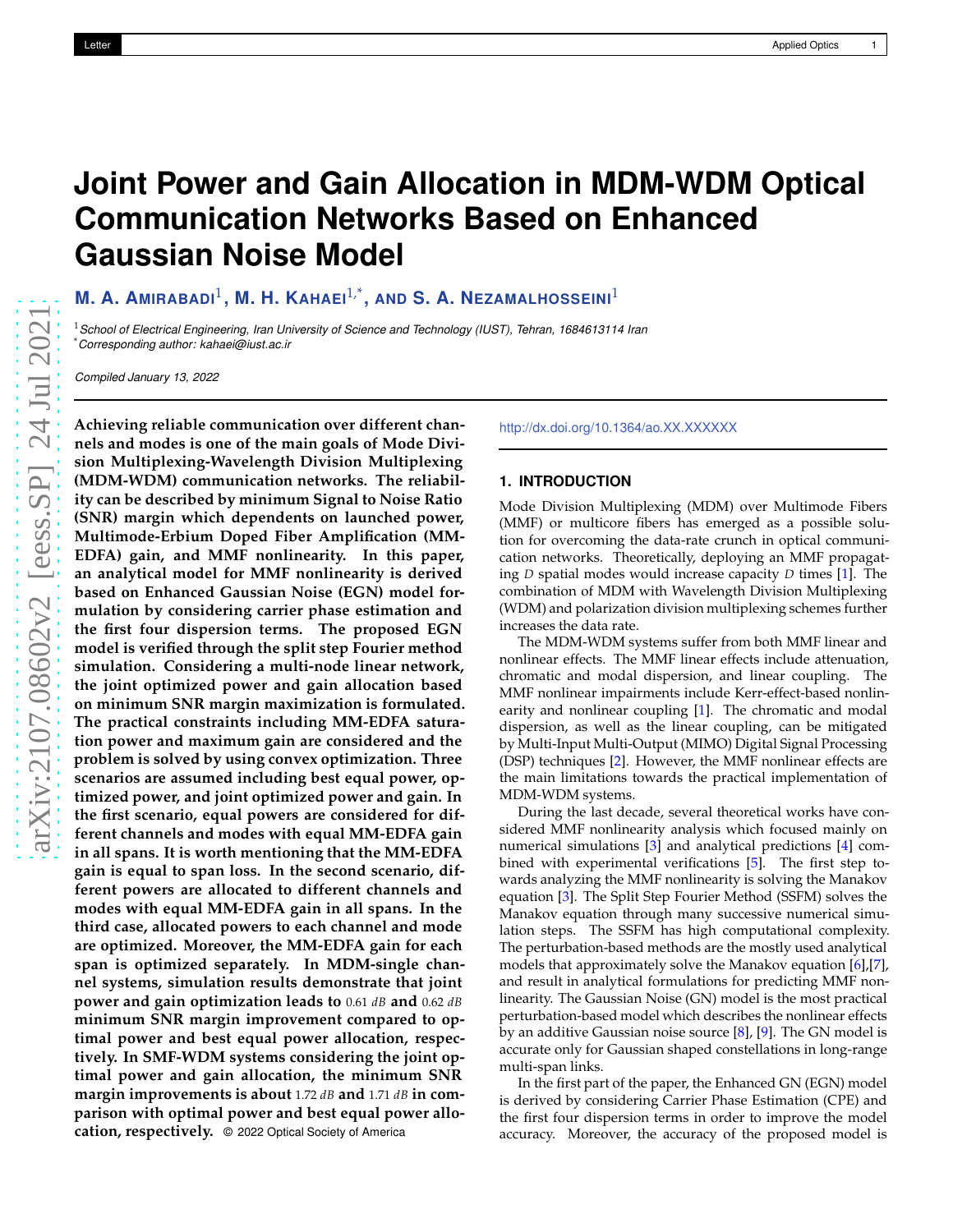

**Fig. 1.** Schematic diagram of the MDM-WDM system.

validated by SSFM. The proposed EGN formulation provides a clear relationship between MMF nonlinearity with launched power of different channels and modes as well as the MM-Erbium Doped Fiber Amplifier (MM-EDFA) gain. Furthermore, the MM-EDFA produces the ASE noise which can be modeled by an additive white Gaussian noise. Therefore, the joint power and gain allocation problem can be composed by considering the ASE noise and nonlinear noise formulations.

Achieving reliable communication is one of the main goals of MDM-WDM systems which can be described by the minimum SNR margin. Therefore, the joint optimized power and gain allocation considering minimum SNR margin maximization is presented in the second part of the paper. Some practical constraints including MM-EDFA saturation power and MM-EDFA maximum gain are considered. The problem is solved considering a multi-node linear network by using convex optimization approaches. The rest of this paper is organized as follows. Section II presents the system and signal model, Section III provides the EGN model formulation, Section IV presents the problem statement, Section V brings the simulation results, and Section VI concludes the paper.

#### **2. SYSTEM AND SIGNAL MODEL**

### **A. System model**

Fig. 1 shows the considered MDM-WDM system in which the input data is a multiplexing of *Nch* channels, *D* spatial modes, and 2 polarization modes. This link has *N<sup>s</sup>* spans with length *L<sup>s</sup>* , combined by an MM-EDFA at the end of each span for compensating the optical fiber loss. In order to minimize the MMF nonlinear effect, both modal and chromatic dispersion are not compensated [\[8](#page-9-5)]. The Kerr nonlinearity produced by inter/intra channel and mode interactions is considered. It is assumed that the MMF imperfections causing linear coupling among spatial modes be so weak, therefore, the linear coupling effect is negligible [\[3](#page-9-0)]. Moreover, a MIMO DSP at the receiver is considered for compensating MMF linear effects. Following, a CPE is used to recover the average carrier phase rotation [\[7](#page-9-4)] due to the MMF nonlinear effect.

### **B. Signal model**

The following Ket notation represents the time domain of the optical launched signal into the MMF link as

<span id="page-1-0"></span>
$$
|A(0,t)\rangle = \sum_{i_1=-\infty}^{\infty} \sum_{i_2=1}^{N_{ch}} \sum_{i_3=1}^{2D} \zeta_i W_{Tx}^{i_2, i_3}(t - i_1 T_{i_2}) e^{j2\pi f_{i_2}t} |i_3\rangle,
$$
 (1)

where *ζ***<sup>i</sup>** is the digital symbol (for example, QPSK) at time index  $i_1$ , WDM channel index  $i_2$ , polarization-spatial mode index  $i_3$ ;  $i_3$  =

1, ..., 2*D*, and **i** = [*i*<sub>1</sub>, *i*<sub>2</sub>, *i*<sub>3</sub>]. Moreover,  $W_{Tx}^{i_{2},i_{3}}(t - i_{1}T_{i_{2}})$  is the transmitted pulse at time index *i*1. Moreover, *i*<sup>2</sup> and *i*<sup>3</sup> represent WDM channel and polarization-spatial mode index, respectively.  $T_{i_2}$  shows the symbol duration, and  $f_{i_2}$  is the carrier frequency.  $|i_3\rangle$  represents a onehot vector wherein the *i*3th element is one and the other elements are zero. Actually, *i*<sub>3</sub> is used to denote the polarization-spatial mode of the propagated signal. In other words,  $i_3 \triangleq p', p$ , where  $p'; p' = x, y$  is the polarization mode index and  $p$ ;  $p = 1, \ldots, D$  represents the spatial mode index. It is obvious that *i*<sup>3</sup> takes values between 1 and 2*D*, since each spatial mode is a multiplexing of 2 polarization modes. Therefore, the time domain of the optical launched signal into the MMF can be expressed as

$$
|A(0,t)\rangle = \sum_{i_3=1}^{2D} A_{i_3}(0,t) |i_3\rangle \triangleq \begin{bmatrix} A_1(0,t) \\ A_2(0,t) \\ \dots \\ A_{2D-1}(0,t) \\ A_{2D}(0,t) \end{bmatrix} \triangleq \begin{bmatrix} A_{x,1}(0,t) \\ A_{y,1}(0,t) \\ \dots \\ A_{x,D}(0,t) \\ A_{y,D}(0,t) \end{bmatrix},
$$
 (2)

and

$$
\langle A(0,t)| \triangleq \begin{bmatrix} A_1^*(0,t) & A_2^*(0,t) & \dots & A_{2D-1}^*(0,t) & A_{2D}^*(0,t) \end{bmatrix}
$$
  
\n
$$
\triangleq \begin{bmatrix} A_{x,1}^*(0,t) & A_{y,1}^*(0,t) & \dots & A_{x,D}^*(0,t) & A_{y,D}^*(0,t) \end{bmatrix},
$$
 (3)

where  $A_{i_3}(0,t) \triangleq A_{p',p}(0,t)$  represents the time domain of the propagated signal in *i*<sub>3</sub>th polarization-spatial mode (i.e., p<sup>'</sup>th polarization mode and *p*th spatial mode) and can be expressed as

$$
|A_{i_3}(0,t)\rangle = \sum_{i_1=-\infty}^{\infty} \sum_{i_2=1}^{N_{ch}} \zeta_i W_{Tx}^{i_2, i_3}(t - i_1 T_{i_2}) e^{j2\pi f_{i_2}t} |i_3\rangle,
$$
 (4)

Considering [\(1\)](#page-1-0), the propagated signal in the frequency domain can be expressed by

$$
|\tilde{A}(0,f)\rangle = \sum_{\mathbf{i}} \zeta_{\mathbf{i}} | \tilde{W}_{Tx}^{\mathbf{i}}(f) \rangle, \tag{5}
$$

where

$$
|\tilde{W}_{Tx}^{i}(f)\rangle \triangleq \tilde{W}_{Tx}^{i}(f) |i_{3}\rangle = \tilde{W}_{Tx}^{i_{2},i_{3}}(f - f_{i_{2}})e^{-j2\pi(f - f_{i_{2}})i_{1}T_{i_{2}}}|i_{3}\rangle.
$$
 (6)

## **3. EGN MODEL FORMULATION**

The Manakov equation for the considered MDM-WDM link can be expressed as [\[7\]](#page-9-4)

$$
\frac{\partial |A_{i_3}(z,t)\rangle}{\partial z} = \mathcal{L} + \mathcal{N}
$$
 (7)

where the linear and nonlinear effects of MMF can be shown as [\[3](#page-9-0)]

$$
\mathcal{L} = -\frac{\alpha_{i_3}}{2} |A_{i_3}(z,t)\rangle + j\beta_{0i_3} |A_{i_3}(z,t)\rangle - \beta_{1i_3} \frac{\partial |A_{i_3}(z,t)\rangle}{\partial t}
$$
\n
$$
-j\frac{\beta_{2i_3}}{2} \frac{\partial^2 |A_{i_3}(z,t)\rangle}{\partial t^2} - \frac{\beta_{3i_3}}{6} \frac{\partial^3 |A_{i_3}(z,t)\rangle}{\partial t^3}
$$
\n
$$
\mathcal{N} = j \sum_{k_3,m_3,n_3=1}^{2D} \tilde{\gamma}_{i_3k_3m_3n_3} \left( \langle A_{n_3}(z,t) | A_{m_3}(z,t) \rangle | A_{k_3}^*(z,t) \rangle \right)
$$
\n
$$
+ \langle A_{k_3}^*(z,t) | A_{m_3}(z,t) \rangle | A_{n_3}(z,t)\rangle \right),
$$
\n(9)

*αi*3 is the attenuation of *i*3th polarization-spatial mode.  $\tilde{\gamma}_{i_3i_3}$  $\tilde{\gamma}_{i_3 i_3 j_4 j_5 j_6 j_7 j_8 j_3 j_3 j_5 j_6 j_7 j_8 j_8 j_9 j_9 j_9}$  =  $\frac{4}{3} \gamma f_{i_3 k_3 m_3 n_3}$  where *γ* is the Kerr nonlinearity coefficient, with  $f_{i3}k_{3}m_{3}n_{3} =$ <br> *A*<sub>eff</sub> f f f (x, y) E (x, y) E (x, y) dxdy, is the non √  $I_{i_3}$  $I_{k_3}$ *Im*<sup>3</sup>  $\int_{I_{n_3}} \int \int F_{i_3}(x, y) F_{k_3}(x, y) F_{m_3}(x, y) F_{n_3}(x, y) dx dy$  is the nonlinear coupling coefficient between modes *i*3, *k*3, *m*<sup>3</sup> and *n*<sup>3</sup> where  $F_{i_3}(x, y)$  is the spatial profile of *i*<sub>3</sub>th mode,  $I_{i_3} = \iint F_{i_3}^2(x, y) dx dy$ ,  $A_{eff}$ is the effective area of the fundamental mode [\[8](#page-9-5)].

The first-order perturbation approximation of Manakov equation solution expresses the received signal as [\[7](#page-9-4)]

$$
|A(z,t)\rangle \simeq e^{\mathcal{L}z} |A(0,t)\rangle + \int_0^z e^{\mathcal{L}(z-\xi)} \mathcal{N}\left(e^{\mathcal{L}\xi} |A(0,t)\rangle\right) d\xi, \qquad (10)
$$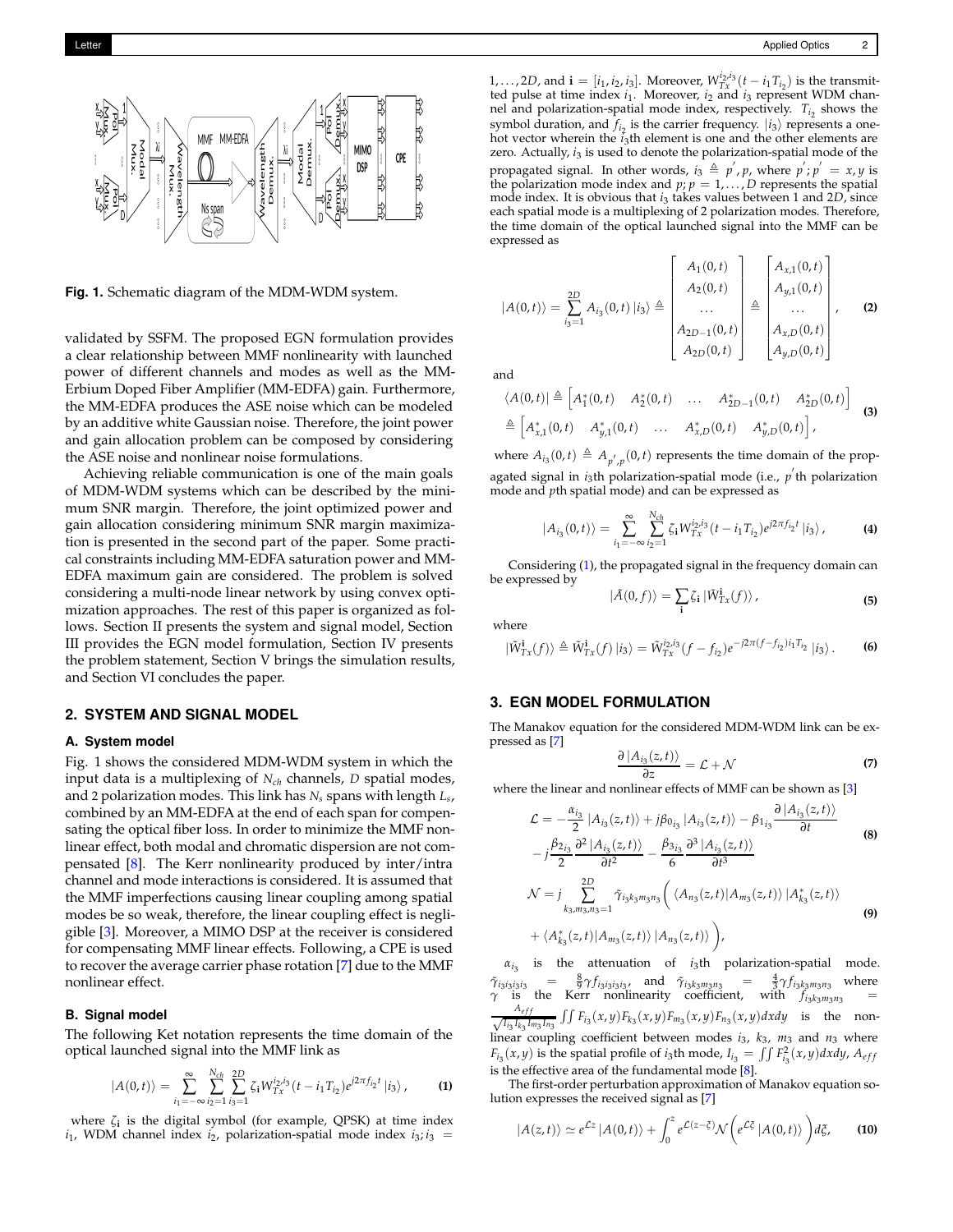<span id="page-2-2"></span>
$$
n_{\mathbf{i}}(f) = -j \sum_{\mathbf{k},\mathbf{m},\mathbf{n}} \zeta_{\mathbf{k}}^* \zeta_{\mathbf{m}} \zeta_{\mathbf{n}} \iiint_{-\infty}^{\infty} |\eta(f,f_1,f_2)\rangle \langle \tilde{W}_{Tx}^{\mathbf{k}}(f+f_1+f_2)|\tilde{W}_{Tx}^{\mathbf{m}}(f+f_2)\rangle \langle g^{\mathbf{i}}(f)|\tilde{W}_{Tx}^{\mathbf{n}}(f+f_1)\rangle R_{\mathbf{i}}df_1df_2df,
$$
\n(17)

<span id="page-2-3"></span>
$$
n_{\mathbf{i}}(f) = -j \sum_{\mathbf{k},\mathbf{m},\mathbf{n}} \zeta_{\mathbf{k}}^* \zeta_{\mathbf{m}} \zeta_{\mathbf{n}} \iiint_{-\infty}^{\infty} |\eta(f,f_1,f_2)\rangle \, \tilde{W}_{Tx}^{\mathbf{k}^*}(f+f_1+f_2) \tilde{W}_{Tx}^{\mathbf{m}}(f+f_2) g^{\mathbf{i}^*}(f) \tilde{W}_{Tx}^{\mathbf{n}}(f+f_1) \, \langle k_3 | m_3 \rangle \, \langle i_3 | n_3 \rangle \, R_{\mathbf{i}} df_1 df_2 df,
$$
\n
$$
\tag{18}
$$

<span id="page-2-4"></span>
$$
E[n_{\mathbf{i}}(f)n_{\mathbf{i}}^{*}(f)] = \sum_{\mathbf{k}\mathbf{m}\mathbf{n}\mathbf{j}\mathbf{o}} E[\zeta_{\mathbf{k}}^{*}\zeta_{\mathbf{m}}\zeta_{\mathbf{n}}\zeta_{\mathbf{i}}\zeta_{\mathbf{j}}^{*}\zeta_{\mathbf{o}}^{*}] \int \cdots \int_{\infty}^{\infty} \langle \eta(f,f_{1},f_{2}) | \eta(v,v_{1},v_{2}) \rangle \tilde{W}_{Tx}^{\mathbf{k}*}(f+f_{1}+f_{2}) \tilde{W}_{Tx}^{\mathbf{m}}(f+f_{2})
$$
\n
$$
g^{\mathbf{i}*}(f)\tilde{W}_{Tx}^{\mathbf{n}}(f+f_{1})\tilde{W}_{Tx}^{\mathbf{j}*}(v+v_{2})\tilde{W}_{Tx}^{\mathbf{j}*}(v+v_{1}+v_{2})\tilde{W}_{Tx}^{\mathbf{e}*}(v+v_{1})g^{\mathbf{i}}(v)\langle k_{3}|m_{3}\rangle \langle i_{3}|n_{3}\rangle \langle i_{3}|l_{3}\rangle \langle o_{3}|i_{3}\rangle R_{\mathbf{i}}df_{1}df_{2}df dv_{1}dv_{2}dv.
$$
\n(19)

<span id="page-2-5"></span>
$$
\sigma_{EGN,i_2,p}^2 = \sum_{s=1}^{N_s} \prod_{n=1}^{s-1} (G_n L_n)^3 \prod_{n=s}^{N_s} (G_s L_s) \sum_{q=1}^{D} \left[ 3/4 \sum_{k_2,m_2,n_2} \kappa_1^{(k_2)} \kappa_1^{(m_2)} \kappa_1^{(n_2)} P_{k_2,q} P_{m_2,q} P_{n_2,p} X_{l_2,p}^a(k_2, m_2, n_2, q) + 1/4 \sum_{k_2,n_2} \kappa_2^{(k_2)} \kappa_1^{(n_2)} (P_{k_2,q}^2 P_{n_2,p} 5X_{l_2,p}^b(k_2, k_2, n_2, q) + P_{k_2,p} P_{k_2,q} P_{n_2,q} X_{l_2,p}^c(k_2, n_2, k_2, q)) + 1/4 \sum_{n_2} \kappa_3^{(n_2)} P_{n_2,q}^2 P_{n_2,p} X_{l_2,p}^d(n_2, n_2, n_2, q) \right]
$$
\n(25)

After compensating the linear effects of MMF using the MIMO DSP, the received signal can be expressed as

<span id="page-2-0"></span>
$$
|A_R\rangle \simeq |A(0,t)\rangle + \int_0^z e^{-\mathcal{L}\xi} \mathcal{N}(e^{\mathcal{L}\xi} |A(0,t)\rangle) d\xi,
$$
 (11)

The  $\mathcal L$  can be described in frequency domain by its Fourier transform  $\mathcal{F}(e^{\mathcal{L}z}) = |e^{\nu(z,f)}\rangle$  where

<span id="page-2-1"></span>
$$
\nu_{i_3}(z,f) = -\int_0^z (\alpha_{i_3}(\xi) + j\beta_{i_3}(\xi, f))d\xi,
$$
 (12)

Moreover,  $\beta_{i_3}(z,f)$  can be calculated as

$$
\beta_{i_3}(z,f) = \beta_{0_{i_3}} + \beta_{1_{i_3}}(2\pi f) + \frac{\beta_{2_{i_3}}}{2}(2\pi f)^2 + \frac{\beta_{3_{i_3}}}{6}(2\pi f)^3.
$$
 (13)

The second term in  $(11)$  represents the nonlinear noise which by considering [\(12\)](#page-2-1) can be simplified in the frequency domain as

$$
|\tilde{n}(f)\rangle = -j \iint_{-\infty}^{\infty} |\eta(f, f_1, f_2)\rangle \langle \tilde{A}(f + f_1 + f_2)|\tilde{A}(f + f_2)\rangle
$$
  

$$
|\tilde{A}(f + f_1)\rangle df_1 df_2,
$$
 (14)

where

$$
\eta_{i_3}(f, f_1, f_2) \triangleq \sum_{k_3, m_3, n_3} \tilde{\gamma}_{i_3, k_3, m_3, n_3}
$$
\n
$$
\int_0^z e^{\nu_{n_3}(\xi, f+f_1) + \nu_{m_3}(\xi, f+f_2) + \nu_{k_3}^*(\xi, f+f_1+f_2) - \nu_{i_3}(\xi, f)} d\xi.
$$
\n(15)

The matched filtering deployment on the received signal can be described by

$$
\int_{-\infty}^{\infty} \langle g^{i}(f) | \tilde{A}(f) \rangle R_{i} df, \qquad (16)
$$

where  $|g^i(f)\rangle = g^i(f)|i_3\rangle$  is the spectral shape of transmitted pulse on *i*<sub>2</sub>th channel and *i*<sub>3</sub>th polarization-spatial mode which has been normalized such that  $\int_{-\infty}^{+\infty} g^1(f) df = 1$ ,  $R_1$  is the symbol rate of transmitted pulse on *i*2th channel and *i*3th polarization-spatial mode. Accordingly, the nonlinear noise takes the form of [\(17\)](#page-2-2) at the receiver which can be written as [\(18\)](#page-2-3).

The variance of the nonlinear noise is derived in [\(19\)](#page-2-4), which depends on six infinite integration/summations where the following Poisson summation helps dropping some interactions/summations:

$$
\sum_{k=-\infty}^{\infty} e^{jkf2\pi T} = T \sum_{k=-\infty}^{\infty} \delta(f - k/T).
$$
 (20)

By considering the *sinc* pulses with finite bandwidth interacting with only one Dirac's delta, summation over time index can be in [\(19\)](#page-2-4). Furthermore, equating the arguments with equal atoms results in

$$
f + f_1 + f_2 = v + v_1 + v_2
$$
  
\n
$$
f + f_2 = v + v_2
$$
  
\n
$$
f + f_1 = v + v_1,
$$
\n(21)

and accordingly

$$
f_1 = v_1
$$
  
\n
$$
f_2 = v_2,
$$
\n(22)

which yields to simplify three integrals with  $v$ ,  $v_1$ , and  $v_2$ .

The Kerr nonlinearity is cubic, therefore, the product  $E[n_i(f)n_i^*(f)]$ depends on the product of six atoms. Note that only combinations with an equal number of conjugate/non-conjugate pairs are non-zero. In addition, it should be noted that *ζ***<sup>i</sup>** are independent and identically distributed random variables with zero mean and unit variance. The considered CPE removes the average phase at the receiver (*φ*) [\[7\]](#page-9-4). In a perturbative frame, this corresponds to work with the following nonlinear interference noise

 $f = v$ 

$$
n_{\mathbf{i}}^{'} = n_{\mathbf{i}} + j\phi\zeta_{\mathbf{i}}.\tag{23}
$$

The nonlinear noise variance in EGN model can be interpreted as a summation over the Second-Order Noise (SON) which is usually called the GN contribution, Fourth-Order Noise (FON), and Higher-Order Noise (HON) variances, *i*.*e*.

$$
\sigma_{ESN}^2 = \sigma_{GN}^2 + \sigma_{FON}^2 + \sigma_{HON}^2.
$$
 (24)

It is shown in Appendix A that the nonlinear noise variance of the whole link becomes equal to  $(25)$ . Therefore, the nonlinear noise vari-ance of the whole link becomes as [\(25\)](#page-2-5) where  $P_{i_2,p} \triangleq P_{i_2,p,1}$  is the launched power at the first span, and  $P_{i_2,p,s} = P_{i_2,p,s-1}(G_s L_s)$  is the launched power at the sth span. Note that the power at each span input is the multiplication of the power of the previous span by loss and MM-EDFA gain of that span.

# **4. PROBLEM STATEMENT**

The SNR margin available between the operating conditions and the error correction threshold allows for system aging, fiber repairs, and transient events. Extra margin ensures that service level agreements have been met for the lifetime of the system. The channel/mode with the lowest SNR margin is the most failure probability, thus minimum SNR margin maximization would minimize this probability. Based on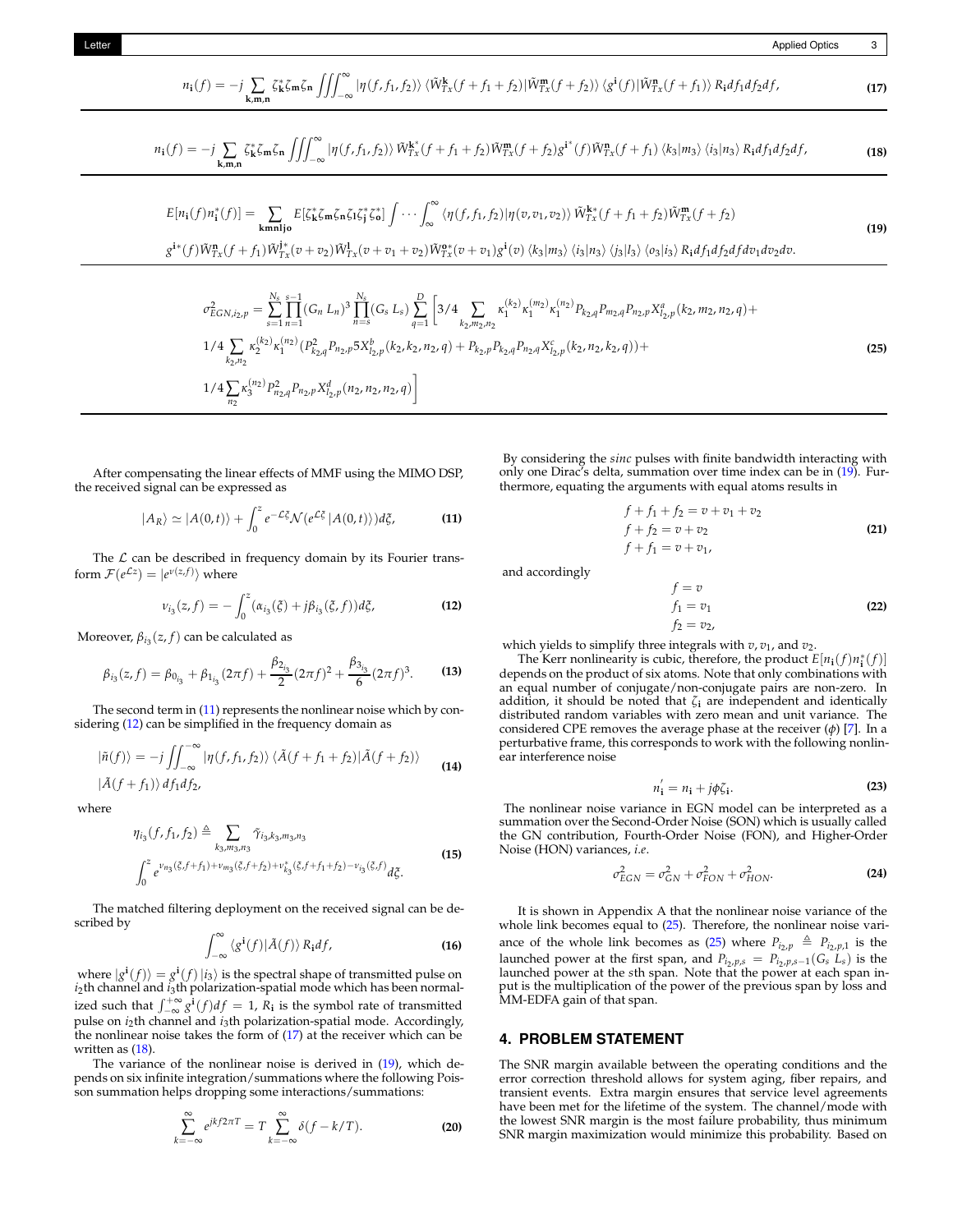<span id="page-3-0"></span>
$$
M_{i_{2},p} = \left(P_{i_{2},p} \prod_{n=1}^{N_{s}} (G_{n} L_{n}) / \left(\prod_{n=1}^{N_{s}} (G_{n} L_{n}) (F(G_{B} A - 1) h v B_{i_{2}}) + \sum_{s=1}^{N_{s}} [(F(G_{s} - 1) h v B_{i_{2}}) \prod_{n=s+1}^{N_{s}} (G_{n} L_{n})] + \sum_{s=1}^{N_{s}} \prod_{n=1}^{S-1} (G_{n} L_{n})^{3} \prod_{n=s+1}^{N_{s}} (G_{n} L_{n}) \right] + \sum_{s=1}^{N_{s}} \prod_{n=1}^{S-1} (G_{n} L_{n})^{3}
$$
\n
$$
\prod_{n=s}^{N_{s}} (G_{s} L_{s}) \sum_{q=1}^{D} \left[3/4 \sum_{k_{2}, m_{2}, n_{2}} \kappa_{1}^{(k_{2})} \kappa_{1}^{(m_{2})} \kappa_{1}^{(n_{2})} P_{k_{2},q} P_{m_{2},q} P_{m_{2},q} P_{n_{2},p} X_{l_{2},p}^{a} (k_{2}, m_{2}, n_{2}, q) + 1/4 \sum_{k_{2}, n_{2}} \kappa_{2}^{(k_{2})} \kappa_{1}^{(n_{2})} (P_{k_{2},q}^{2} P_{n_{2},p} P_{n_{2},p} P_{n_{2},q} P_{n_{2},q} P_{n_{2},q} X_{l_{2},p}^{a} (k_{2}, n_{2}, n_{2}, q) + P_{k_{2},p} P_{k_{2},q} P_{n_{2},q} X_{l_{2},p}^{c} (k_{2}, n_{2}, n_{2}, q) + 1/4 \sum_{n_{2}} \kappa_{3}^{(n_{2})} P_{n_{2},q}^{2} P_{n_{2},p} X_{l_{2},p}^{d} (n_{2}, n_{2}, n_{2}, q) + \sigma_{k_{x}N}^{2} \right) / SNR_{i_{2},p}^{req}
$$
\n
$$
(28)
$$

<span id="page-3-1"></span>
$$
\max_{G_i, P_{i_2, p}} \min_{i_2, p, i} P_{i_2, p} \prod_{n=1}^{N_s} (G_n L_n) / \left( \prod_{n=1}^{N_s} (G_n L_n) (F(G_{BA} - 1) h v B_{i_2}) + \sum_{s=1}^{N_s} [(F(G_s - 1) h v B_{i_2}) \prod_{n=s+1}^{N_s} (G_n L_n)] + \sum_{s=1}^{N_s} \prod_{n=1}^{S-1} (G_n L_n)^3 \right)
$$
\n
$$
\prod_{n=s}^{N_s} (G_s L_s) \sum_{q=1}^{D} \left[ 3/4 \sum_{k_2, m_2, n_2} \kappa_1^{(k_2)} \kappa_1^{(m_2)} \kappa_1^{(n_2)} P_{k_2, q} P_{m_2, q} P_{n_2, p} X_{i_2, p}^a(k_2, m_2, n_2, q) + 1/4 \sum_{k_2, n_2} \kappa_2^{(k_2)} \kappa_1^{(n_2)} (P_{k_2, q}^2 P_{n_2, p}) \right]
$$
\n
$$
5X_{i_2, p}^b(k_2, k_2, n_2, q) + P_{k_2, p} P_{k_2, q} P_{n_2, q} X_{i_2, p}^c(k_2, n_2, k_2, q)) + 1/4 \sum_{n_2} \kappa_3^{(n_2)} P_{n_2, q}^2 P_{n_2, p} X_{i_2, p}^d(n_2, n_2, n_2, q) \right] + \sigma_{RxN}^2 \left[ \sum_{i_2, p} \frac{1}{S N R_{i_2, p}^{req}} \right]
$$
\n
$$
s.t. \begin{cases} P_{i_2, p, s} = P_{i_2, p, s-1} G_s L_s \\ \sum_{i_2, p} P_{i_2, p} \prod_{n=1}^{s-1} (G_n L_n) \le P_{sat}^{MM - EDEA_s} \\ G_s \le G_{mm}^{MM - EDEA_s} \end{cases}
$$
\n(29)

<span id="page-3-2"></span>
$$
\min_{P_{i_{2},p},G_{i}} \max_{i_{2},p,i} SNR_{i_{2},p}^{req} \left( \prod_{n=1}^{N_{s}} (G_{n} L_{n}) (F(G_{BA} - 1) h v B_{i_{2}}) + \sum_{s=1}^{N_{s}} \left[ (F(G_{s} - 1) h v B_{i_{2}}) \prod_{n=s+1}^{N_{s}} (G_{n} L_{n}) \right] + \sum_{s=1}^{N_{s}} \prod_{n=1}^{s-1} (G_{n} L_{n})^{3} \prod_{n=s}^{N_{s}} (G_{s} L_{s})
$$
\n
$$
\sum_{q=1}^{D} \left[ 3/4 \sum_{k_{2},m_{2},n_{2}} \kappa_{1}^{(k_{2})} \kappa_{1}^{(m_{2})} \kappa_{1}^{(n_{2})} p_{k_{2},q} p_{m_{2},q} p_{n_{2},p} X_{i_{2},p}^{a} (k_{2},m_{2},n_{2},q) + 1/4 \sum_{k_{2},n_{2}} \kappa_{2}^{(k_{2})} \kappa_{1}^{(n_{2})} (P_{k_{2},q}^{2} P_{n_{2},p} 5 X_{k_{2},p}^{b} (k_{2},k_{2},n_{2},q) + P_{k_{2},p} P_{k_{2},q} P_{n_{2},q} X_{i_{2},p}^{c} (k_{2},n_{2},k_{2},q)) + 1/4 \sum_{n_{2}} \kappa_{3}^{(n_{2})} P_{n_{2},p}^{2} P_{n_{2},q} X_{i_{2},p}^{d} (n_{2},n_{2},n_{2},q) \right] + \sigma_{RxN}^{2} \left/ \left( P_{i_{2},p} \prod_{n=1}^{N_{s}} (G_{n} L_{n}) \right)
$$
\n
$$
s.t. \left\{ P_{i_{2},p,s} = P_{i_{2},p,s-1} G_{s} L_{s} \sum_{i_{2},p} P_{i_{2},p} \prod_{n=1}^{s-1} (G_{n} L_{n}) \le P_{sat}^{MM-EDFA_{s}} \right. \tag{30}
$$

the proposed notations in the previous section, the SNR of *i*<sub>2</sub>th channel and *p*th mode can be expressed as [\[10](#page-9-7)]

$$
SNR_{i_2,p} = \frac{P_{i_2,p} \prod_{n=1}^{N_s} (G_n L_n)}{\sigma_{ASE}^2 + \sigma_{EGN,i_2,p}^2 + \sigma_{RxN}^2},
$$
(26)

where  $\sigma_{RxN}^2$  is the receiver noise power. Moreover, the variance of ASE noise in the receiver can be expressed as

$$
\sigma_{ASE}^2 = \prod_{n=1}^{N_s} (G_n L_n) (F(G_{BA} - 1) h v B_{i_2}) + \sum_{n=1}^{N_s} [(F(G_s - 1) h v B_{i_2}) \prod_{n=s+1}^{N_s} (G_n L_n)],
$$
\n(27)

where *F* is the amplifier noise figure, *GBA* is the booster amplifier gain, *Gs* is the MM-EDFA amplifier gain compensating the loss in each fiber span, *h* is Plank constant, and *ν* is the central frequency. The SNR margin of *i*<sub>2</sub>th channel and *p*th mode can be defined as [\(28\)](#page-3-0) where  $M_{i_2,p}$ denotes SNR margin of *i*<sub>2</sub>th channel and *p*th mode, and  $SNR_{i_2,p}^{req}$  is the required SNR of *i*2th channel and *p*th mode. Therefore, the minimum SNR margin maximization problem can be expressed as [\(29\)](#page-3-1) where the second constraint means that the total power at the *s*-th MM-EDFA should be less than saturation power of the *s*-th MM-EDFA, and the third constraint means that *s*-th MM-EDFA gain should be less than the maximum possible gain. The optimization problem [\(29\)](#page-3-1) is equivalent to the optimization problem [\(30\)](#page-3-2), as the min-max of a function is equivalent to the max-min of its inverse. [\(30\)](#page-3-2) is a non-convex optimization problem. To solve this issue, by replacing  $P_{i_2,p}$ ,  $G_i$  with  $e^{\hat{P}_{i_2,p}}$ ,  $e^{g_i}$  in [\(30\)](#page-3-2) noting that  $log(x)$  is a monotonic function in *x*, we get [\(31\)](#page-4-0) with the

same minimum as [\(30\)](#page-3-2). By defining the slack variable  $β$  [\(31\)](#page-4-0) can be rewritten as [\(32\)](#page-4-1).

We use the gradient descent algorithm in vector form to solve [\(32\)](#page-4-1). This is performed by introducing a vector **p** of dimension *DN*<sub>*ch*</sub> whose elements  $P_l$ ; *l* = 1, 2, ..., *DN*<sub>*ch*</sub> are given by  $P_{n,m}$ ,  $n =$  $1, 2, \ldots, N_{ch}, m = 1, 2, \ldots D$ . In order to incorporate the values of  $B_n$ , we use a vector with the same dimension as **p** defined as **B** =  $[B_1, B_1, \ldots, B_1, B_2, B_2, \ldots, B_2, \ldots, B_{N_{ch}}, B_{N_{ch}}, \ldots, B_{N_{ch}}]$  in which each  $B_n$ has been repeated *D* times. Also let *X* be a  $N_{ch} \times D \times N_{ch} \times N_{ch} \times D$  $N_{ch} \times D$  dimensional tensor with elements  $X_{l_{2},p}^{(.)}(k_{2},m_{2},n_{2},q)$ . To match the latter dimensions with **p**, we define a  $N_{ch}\overline{D} \times N_{ch}\overline{D} \times N_{ch}\overline{D} \times N_{ch}\overline{D}$ tensor, *H*, whose elements,  $H_l^{(.)}(l_1, l_2, l_3)$ , are equal to  $X_{l_2,p}^{(.)}(k_2, m_2, n_2, q)$ in different subscripts. Thus, [\(32\)](#page-4-1) can be expressed as [\(33\)](#page-4-2). [\(33\)](#page-4-2) is a convex optimization problem (see Appendix B) and can be solved by many methods, e.g., Bisection method [\[11](#page-9-8)]. The Bisection method converts the main problem into a feasibility problem by selecting a region and choosing a candidate for the objective function. The feasibility problem can be solved using the Lagrangian method [\[12\]](#page-9-9). In each step, the region boundaries are updated based on the obtained solution for the feasibility problem from the previous step. In this manner, the Bisection method is converged to the optimum objective.

Algorithm 1 summarizes the Bisection method for solving [\(33\)](#page-4-2). The first step in this algorithm is defining appropriate upper ( *u*) and lower ( *l*) bounds for the search region for *β*. The defined upper bound is assigned to  $β$ , and the problem [\(30\)](#page-3-2) is converted to a feasibility problem. The feasibility problem is solved using the Lagrangian method. If the defined upper bound be lower than the optimal solution for *β*, the feasibility problem would not have a solution. In other words, the feasible set is empty and a higher upper bound should be used. The defined lower bound can be tested and adjusted in the same manner.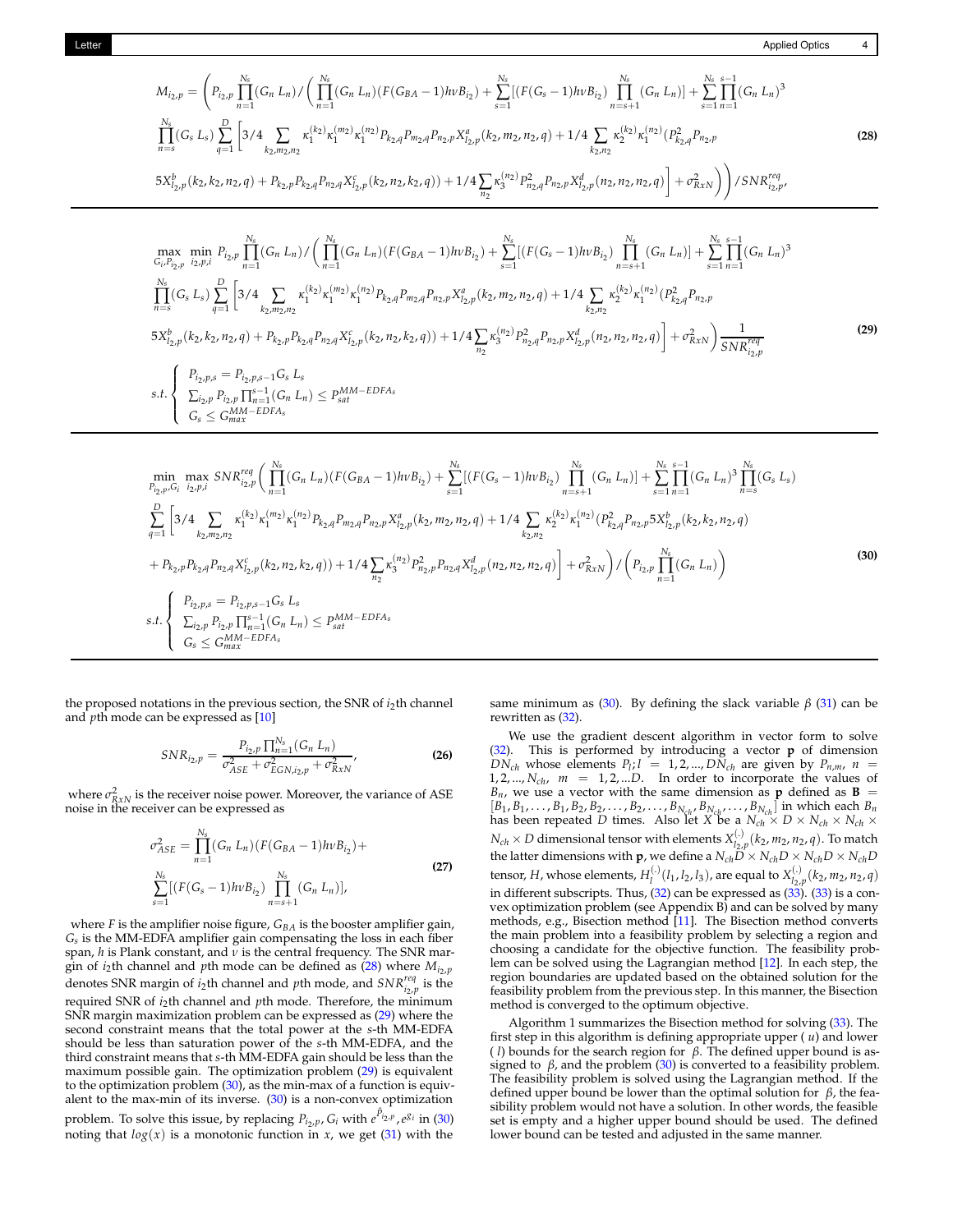<span id="page-4-0"></span>
$$
\min_{\tilde{P}_{i_2,p},\tilde{g}_i} \max_{i_2,p,i_1} log(SNR_{i_2,p}^{req}) + log\left(\prod_{n=1}^{N_s} (e^{s_n}L_n)(F(G_{BA} - 1)h\nu B_{i_2}) + \sum_{s=1}^{N_s} [(F(e^{s_s} - 1)h\nu B_{i_2}) \prod_{n=s+1}^{N_s} (e^{s_n}L_n)] + \sum_{q=1}^{D} \sum_{k_2,m_2,n_2=1}^{N_c h} K_1^{(k_2)} \kappa_1^{(m_2)} \kappa_1^{(n_2)} \kappa_1^{(n_2)} \kappa_1^{(n_2)} \kappa_1^{(n_2)} \kappa_1^{(n_2)} \kappa_1^{(n_2)} \kappa_1^{(n_2)} \kappa_1^{(n_2)} \kappa_1^{(n_2)} \kappa_1^{(n_2)} \kappa_1^{(n_2)} \kappa_1^{(n_2)} \kappa_1^{(n_2)} \kappa_1^{(n_2)} \kappa_1^{(n_2)} \kappa_1^{(n_2)} \kappa_1^{(n_2)} \kappa_1^{(n_2)} \kappa_1^{(n_2)} \kappa_1^{(n_2)} \kappa_1^{(n_2)} \kappa_1^{(n_2)} \kappa_1^{(n_2)} \kappa_1^{(n_2)} \kappa_1^{(n_2)} \kappa_1^{(n_2)} \kappa_1^{(n_2)} \kappa_1^{(n_2)} \kappa_1^{(n_2)} \kappa_1^{(n_2)} \kappa_1^{(n_2)} \kappa_1^{(n_2)} \kappa_1^{(n_2)} \kappa_1^{(n_2)} \kappa_1^{(n_2)} \kappa_1^{(n_2)} \kappa_1^{(n_2)} \kappa_1^{(n_2)} \kappa_1^{(n_2)} \kappa_1^{(n_2)} \kappa_1^{(n_2)} \kappa_1^{(n_2)} \kappa_1^{(n_2)} \kappa_1^{(n_2)} \kappa_1^{(n_2)} \kappa_1^{(n_2)} \kappa_1^{(n_2)} \kappa_1^{(n_2)} \kappa_1^{(n_2)} \kappa_1^{(n_2)} \kappa_1^{(n_2)} \kappa_1^{(n
$$

min *β*,*P*ˆ *i*2 ,*p* ,*gi β*

<span id="page-4-1"></span>
$$
s.t.\begin{cases}\log(SNR_{i_{2},p}^{req}) + \log\left(\prod_{n=1}^{N_{s}}(e^{g_{n}}L_{n})(F(G_{BA}-1)h\nu B_{i_{2}}) + \sum_{s=1}^{N_{s}}[(F(e^{g_{s}}-1)h\nu B_{i_{2}})\prod_{n=s+1}^{N_{s}}(e^{g_{n}}L_{n})] + \sum_{q=1}^{D}\sum_{k_{2},m_{2},n_{2}=1}^{N_{ch}}\\ \kappa_{1}^{(k_{2})}\kappa_{1}^{(m_{2})}\kappa_{1}^{(n_{2})}e^{\beta_{k_{2},p}+\beta_{m_{2},q}+\beta_{n_{2},q}}3X_{i_{2},p}^{a}(k_{2},m_{2},n_{2},q) + \sum_{q=1}^{D}\sum_{k_{2},n_{2}=1}^{N_{ch}}\kappa_{2}^{(k_{2})}\kappa_{1}^{(n_{2})}(e^{2\beta_{k_{2},q}+\beta_{n_{2},p}}5X_{i_{2},p}^{b}(k_{2},k_{2},n_{2},q) + e^{\beta_{k_{2},p}+\beta_{k_{2},q}+\beta_{n_{2},q}}X_{i_{2},p}^{c}(k_{2},n_{2},k_{2},q)) + \sum_{q=1}^{D}\sum_{n_{2}=1}^{N_{ch}}\kappa_{3}^{(n_{2})}e^{2\beta_{n_{2},q}+\beta_{n_{2},p}}X_{i_{2},p}^{d}(n_{2},n_{2},n_{2},q) + \sigma_{RxN}^{2}\right) - (\hat{P}_{i_{2},p}+} \\ \sum_{n=1}^{N_{s}}g_{n}log(L_{n})) \leq \beta \\ \hat{P}_{i_{2},p}^{s} = \hat{P}_{i_{2},p}^{s-1} + g_{s} + log(L_{s}) \\ \sum_{i_{2},p}e^{\beta_{i_{2},p}}\prod_{n=1}^{s-1}(e^{g_{n}}L_{n}) \leq P_{sat}^{MM-EDFA_{s}} \\ g_{s} \leq log(G_{max}^{MM-EDFA_{s}})\end{cases} \tag{32}
$$

<span id="page-4-2"></span>
$$
\min_{\beta, \hat{P}_{1/S_s}} \beta
$$
\n
$$
\sum_{\beta, \hat{P}_{1/S_s}} \left[ \log(SNR_l^{req}) + \log\left(\prod_{n=1}^{N_s} (e^{g_n}L_n)(F(G_{BA} - 1)h\nu B_{i_2}) + \sum_{s=1}^{N_s} [(F(e^{g_s} - 1)h\nu B_{i_2})\prod_{n=s+1}^{N_s} (e^{g_n}L_n)] + \sum_{l_1,l_2,l_3=1}^{D_{N_{ch}}} \kappa_1'^{(l_1)}\kappa_1'^{(l_2)}\kappa_1'^{(l_3)}e^{\hat{P}_{l_1} + \hat{P}_{l_2} + \hat{P}_{l_3}} 3H_l^a(l_1, l_2, l_3) + \sum_{l_1,l_2,l_3=1}^{D_{N_{ch}}} \kappa_2'^{(l_1)}\kappa_1'^{(l_2)}\left(e^{2\hat{P}_{l_1} + \hat{P}_{l_2}} 5H_l^b(l_1, l_1, l_2) + e^{\hat{P}_{l_1} + \hat{P}_{l_2} + \hat{P}_{l_3}} H_l^c(l_1, l_2, l_3)\right) + \sum_{l_1,l_2=1}^{D_{N_{ch}}} \kappa_3'^{(l_1)}e^{2\hat{P}_{l_1} + \hat{P}_{l_2}} H_l^d(l_1, l_1, l_2) + \sigma_{RxN}^2 - (\hat{P}_{l} + \sum_{n=1}^{N_s} g_n \log(L_n)) \right] \leq \beta
$$
\n
$$
\hat{P}_{l}^s = \hat{P}_{l}^{s-1} + g_s + \log(L_s)
$$
\n
$$
\sum_{l} e^{\hat{P}_{l}} \prod_{n=1}^{s-1} (e^{g_n}L_n) \leq P_{sat}^{MM-EDFA_s}
$$
\n
$$
g_s \leq \log(G_{max}^{MM-EDFA_s})
$$
\n(33)

<span id="page-4-3"></span>
$$
\beta + \sum_{l=1}^{DN_{ch}} \lambda_{l} \left( \left[ \log(SNR_{l}^{req}) + \log \left( \prod_{n=1}^{N_{s}} (e^{g_{n}} L_{n}) (F(G_{BA} - 1) h v B_{i_{2}}) + \sum_{s=1}^{N_{s}} [(F(e^{g_{s}} - 1) h v B_{i_{2}}) \prod_{n=s+1}^{N_{s}} (e^{g_{n}} L_{n})] + \sum_{l_{1},l_{2},l_{3}=1}^{DN_{ch}} \kappa_{1}^{(l_{1})} \kappa_{1}^{(l_{2})} \kappa_{1}^{(l_{3})} e^{p_{l_{1}} + p_{l_{2}} + p_{l_{3}} 3H_{l}^{a} (l_{1},l_{2},l_{3}) + \sum_{l_{1},l_{2},l_{3}=1}^{DN_{ch}} \kappa_{2}^{(l_{1})} \kappa_{1}^{(l_{2})} (e^{2p_{l_{1}} + p_{l_{2}} 5H_{l}^{b} (l_{1},l_{1},l_{2}) + e^{p_{l_{1}} + p_{l_{2}} + p_{l_{3}} H_{l}^{c} (l_{1},l_{2},l_{3})) + \sum_{l_{1},l_{2}=1}^{DN_{ch}} \kappa_{3}^{(l_{1})} e^{2p_{l_{1}} + p_{l_{2}} 3H_{l}^{c} (l_{1},l_{1},l_{2}) + \sum_{l_{1},l_{2}=1}^{DN_{ch}} \kappa_{3}^{(l_{1})} e^{2p_{l_{1}} + p_{l_{2}} 3H_{l}^{c} (l_{1},l_{1},l_{2}) + \sum_{l_{1},l_{2}=1}^{DN_{ch}} \kappa_{3}^{(l_{1})} e^{2p_{l_{1}} + p_{l_{2}} 3H_{l}^{c} (l_{1},l_{1},l_{2}) + \sum_{l_{1},l_{2}=1}^{DN_{ch}} \kappa_{3}^{(l_{1})} e^{2p_{l_{1}} + p_{l_{2}} 3H_{l}^{c} (l_{1},l_{1},l_{2}) + \sum_{l_{1},l_{2}=1}^{DN_{ch}} \kappa_{3}^{(l_{1})} e^{2p_{l_{1}} + p_{l_{2}} 3H_{l}^{c} (l_{1},l_{1},l_{2}) + \sum_{l_{1},l_{2}=1}^{DN_{ch}} \kappa_{3}^{(l_{1
$$

<span id="page-4-4"></span>
$$
\inf_{\hat{P}_l,g_i} \beta + \sum_{l=1}^{DN_{ch}} \lambda_l \Biggl( \Biggl[ \log(SNR_l^{req}) + \log \Biggl( \prod_{n=1}^{N_s} (e^{g_n}L_n) (F(G_{BA} - 1)h\nu B_{i_2}) + \sum_{s=1}^{N_s} [(F(e^{g_s} - 1)h\nu B_{i_2}) \prod_{n=s+1}^{N_s} (e^{g_n}L_n)] + \sum_{l_1,l_2,l_3=1}^{DN_{ch}} \kappa_1^{(l_1)} \kappa_1^{(l_2)} \kappa_1^{(l_3)} e^{p_{l_1} + p_{l_2} + p_{l_3}} 3H_l^a(l_1, l_2, l_3) + \sum_{l_1,l_2,l_3=1}^{DN_{ch}} \kappa_2^{(l_1)} \kappa_1^{(l_2)} (e^{2p_{l_1} + p_{l_2}} 5H_l^b(l_1, l_1, l_2) + e^{p_{l_1} + p_{l_2} + p_{l_3}} H_l^c(l_1, l_2, l_3)) \n+ \sum_{l_1,l_2=1}^{DN_{ch}} \kappa_3^{(l_1)} e^{2p_{l_1} + p_{l_2}} H_l^d(l_1, l_1, l_2) + \sigma_{RxN}^2 \Biggr) - (\hat{P}_l + \sum_{n=1}^{N_s} g_n \log(L_n)) \Biggr] - \beta \Biggr) + \sum_{s=1}^{N_s} \mu_s \Biggl( \sum_l e^{\hat{P}_l} \prod_{n=1}^{s-1} (e^{g_n}L_n) - P_{sat}^{MM-EDFA_s} \Biggr) \n+ \sum_{s=1}^{N_s} \nu_s (g_s - \log(G_{max}^{MM-EDFA_s})) \Biggr)
$$
\n(35)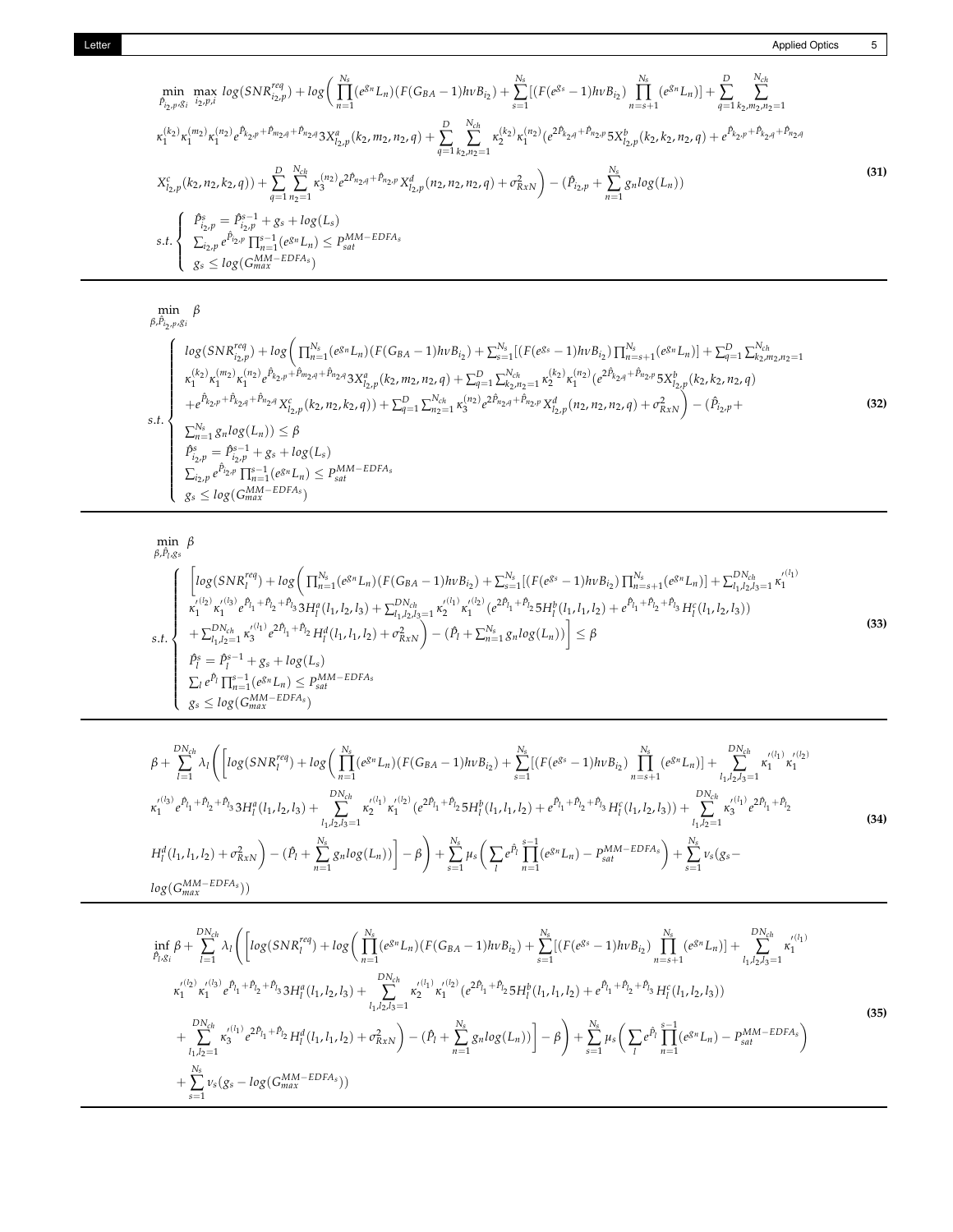<span id="page-5-0"></span>
$$
\Delta_{\lambda_{I}} = \left[ log(SNR_{I}^{req}) + log\left(\prod_{n=1}^{N_{s}} (e^{Sn}L_{n}) (F(G_{BA} - 1)h\nu B_{i_{2}}) + \sum_{s=1}^{N_{s}} [(F(e^{Ss} - 1)h\nu B_{i_{2}}) \prod_{n=s+1}^{N_{s}} (e^{Sn}L_{n})] + \sum_{l_{1},l_{2},l_{3}=1}^{DN_{ch}} \kappa_{1}^{(l_{1})} \kappa_{1}^{(l_{2})} \kappa_{1}^{(l_{3})} \kappa_{1}^{(l_{4})} \kappa_{1}^{(l_{5})} \kappa_{1}^{(l_{6})} \kappa_{1}^{(l_{7})} \kappa_{1}^{(l_{8})} \kappa_{2}^{(l_{9})} \kappa_{1}^{(l_{1})} \kappa_{2}^{(l_{1})} \kappa_{2}^{(l_{2})} \kappa_{1}^{(l_{1})} \kappa_{2}^{(l_{2})} \kappa_{2}^{(l_{1})} \kappa_{2}^{(l_{2})} \kappa_{2}^{(l_{3})} \kappa_{2}^{(l_{4})} \kappa_{2}^{(l_{5})} \kappa_{2}^{(l_{6})} \kappa_{2}^{(l_{7})} \kappa_{2}^{(l_{9})} \kappa_{2}^{(l_{1})} \kappa_{2}^{(l_{1})} \kappa_{2}^{(l_{1})} \kappa_{2}^{(l_{2})} \kappa_{2}^{(l_{3})} \kappa_{2}^{(l_{4})} \kappa_{2}^{(l_{5})} \kappa_{2}^{(l_{6})} \kappa_{2}^{(l_{7})} \kappa_{2}^{(l_{9})} \kappa_{2}^{(l_{1})} \kappa_{2}^{(l_{1})} \kappa_{2}^{(l_{2})} \kappa_{2}^{(l_{3})} \kappa_{2}^{(l_{4})} \kappa_{2}^{(l_{5})} \kappa_{2}^{(l_{6})} \kappa_{2}^{(l_{7})} \kappa_{2}^{(l_{9})} \kappa_{2}^{(l_{1})} \kappa_{2}^{(l_{1})} \kappa_{2}^{(l_{1})} \kappa_{2}^{(l_{1})} \kappa_{2}^{(l_{2})} \kappa_{2}^{(l_{3})} \
$$

**Algorithm 1.** Bisection Method to Solve Convex Optimization Problem [\(33\)](#page-4-2).

- 1: **Initialization:** upper bound  $u = 100$ , and lower bound  $l =$ −10
- 2: *β* ← *u*

3: Solve convex problem [\(33\)](#page-4-2) by Lagrangian method

- 4: **if**  $\hat{P}^{*(t)} = NAN$  **then** break
- 5: *β* ← *l*
- 6: Solve convex problem [\(33\)](#page-4-2) by Lagrangian method
- 7:  $\mathbf{if} \hat{P}^{*(t)} = NAN$  **then** break
- 8: **while**  $u l \leq \epsilon$  **do**<br>9:  $\beta \leftarrow (u + l)/2$
- 9:  $\beta \leftarrow (u+l)/2$ <br>10: Solve convex p
- Solve convex problem  $(33)$  by Lagrangian method
- 11: **if**  $\hat{P}^{*(t)} = NAN$  then  $l \leftarrow \beta$  else  $u \leftarrow \beta$

In the second step, the upper bound  $(u + l)/2$  is assigned to *β*. The same as the first step, it is tested whether  $(u + l)/2$  is the upper or lower bound of the feasible set. Thereby the upper and lower bounds are updated. The second step is repeated until convergence.

At each iteration of Algorithm 1, the feasibility problem is solved by the Lagrange duality method as summarized in Algorithm 2. Furthermore, the second constraint can be relaxed since it is satisfied by the objective function. The Lagrangian function of [\(33\)](#page-4-2) is given by [\(34\)](#page-4-3) where  $\lambda_l$ ,  $\mu_s$ , and  $\nu_s \in R^+$  are the Lagrangian multipliers. Accordingly, the Lagrangian dual function of [\(33\)](#page-4-2) can be expressed as [\(35\)](#page-4-4).

[\(35\)](#page-4-4) is a convex problem with respect to  $\hat{P}_l$ ,  $g_i$ , since the dual problem is a convex optimization problem [\[12\]](#page-9-9). Note that at each iteration of Algorithm 2,  $\lambda_l$ ,  $\mu_s$ , and  $\nu_s$  are updated based on the derivative of [\(35\)](#page-4-4) with respect to  $\lambda_l$ ,  $\mu_s$ , and  $\nu_s$  which are shown in [\(36\)](#page-5-0).

*Remark 1*: In Algorithm 2, [\(35\)](#page-4-4) is solved at each iteration as a function of  $\hat{P}_l$  using the gradient descent algorithm which will converge to

**Algorithm 2.** Lagrangian Duality Method to Solve the Convex Problem [\(35\)](#page-4-4).

- 1: **Initialization:** iteration counter  $t = 0$ , step size parameter *a* > 0, *b* > 0, *c* > 0, and  $\lambda^{(0)} \succeq 0$ ,  $\mu^{(0)} \succeq 0$ ,  $\nu^{(0)} \succeq 0$
- 2: **while** achieving convergence **do**
- 3: Solve convex problem [\(35\)](#page-4-4) with fixed *λ*, *µ*, *andν*, and obtain optimal power  $\hat{P}^{*(t)}$ , and optimal gain  $g^{*(t)}$

4. 
$$
\lambda^{(t+1)} = \left[ \lambda^{(t)} \alpha \left( \Delta_{\lambda} \right) \right]^{+}
$$

5: 
$$
\mu^{(t+1)} = \left[\mu^{(t)} b\left(\Delta_{\mu}\right)\right]^{+}
$$

$$
6: \qquad \nu^{(t+1)} = \left[\nu^{(t)}c\left(\Delta_{\nu}\right)\right]
$$

7: update 
$$
t = t + 1
$$



**Fig. 2.** a) Nonlinear noise power and b) SNR based on the proposed EGN model and the SSFM simulation versus launched power of each channel and mode for MDM-WDM (*D* =  $3, N_{ch} = 3$ ) system.

its optimum solution due to the convexity of the problem. This procedure is repeated by Algorithm 1 in the "While loop", by which the minimum SNR margin is improved successively until convergence to the maximum value. Note that Algorithm 1 will stop searching while the difference between upper and lower bound becomes less than  $\epsilon$ .

# **5. SIMULATION RESULTS**

#### **A. Accuracy of the proposed EGN model formulation**

In this section, the signal propagation is simulated by approximating the output of the Manakov equation using the well-known SSFM method with logarithmic step-size [\[13\]](#page-9-10) in the Python/Tensorflow environment. The simulation parameters and their values are presented in Tables [1,](#page-5-1) [2,](#page-6-0) and [3.](#page-6-1)

Figs 2a and 2b respectively show nonlinear noise power and SNR based on the proposed EGN model and the SSFM simulation versus launched power of each channel and mode for MDM-WDM ( $D =$ 3,  $N_{ch} = 3$ ) system. Note that only the SNR of the central channel is plotted, and QPSK modulation is considered in SSFM. As seen in Fig. 2a, the proposed EGN model and SSFM simulation are in close agreement

<span id="page-5-1"></span>**Table 1.** Simulation parameters.

| Coefficient              | Symbol           | Value       |  |  |
|--------------------------|------------------|-------------|--|--|
| Symbol rate              | $R_n$            | 32 GBaud    |  |  |
| Channel Spacing          | $B_w$            | 50 GHz      |  |  |
| Channel bandwidth        | $B_n$            | 32 GHz      |  |  |
| Span length              | $L_{\rm s}$      | 80 km       |  |  |
| Nonlinearity coefficient | $\gamma$         | 1.31/(W.km) |  |  |
| Center frequency         | v                | 1550 nm     |  |  |
| Noise figure             | F                | 6 dB        |  |  |
| MM-EDFA maximum gain     | $G_{max}^{EDFA}$ | 30dB        |  |  |
| MM-EDFA saturation power | $P_{sat}^{EDFA}$ | 25 dBm      |  |  |
| Receiver noise power     | $\sigma_{Rxn}^2$ | $-28$ dBm   |  |  |
| Booster amplifier gain   | $G_{BA}$         | 20dB        |  |  |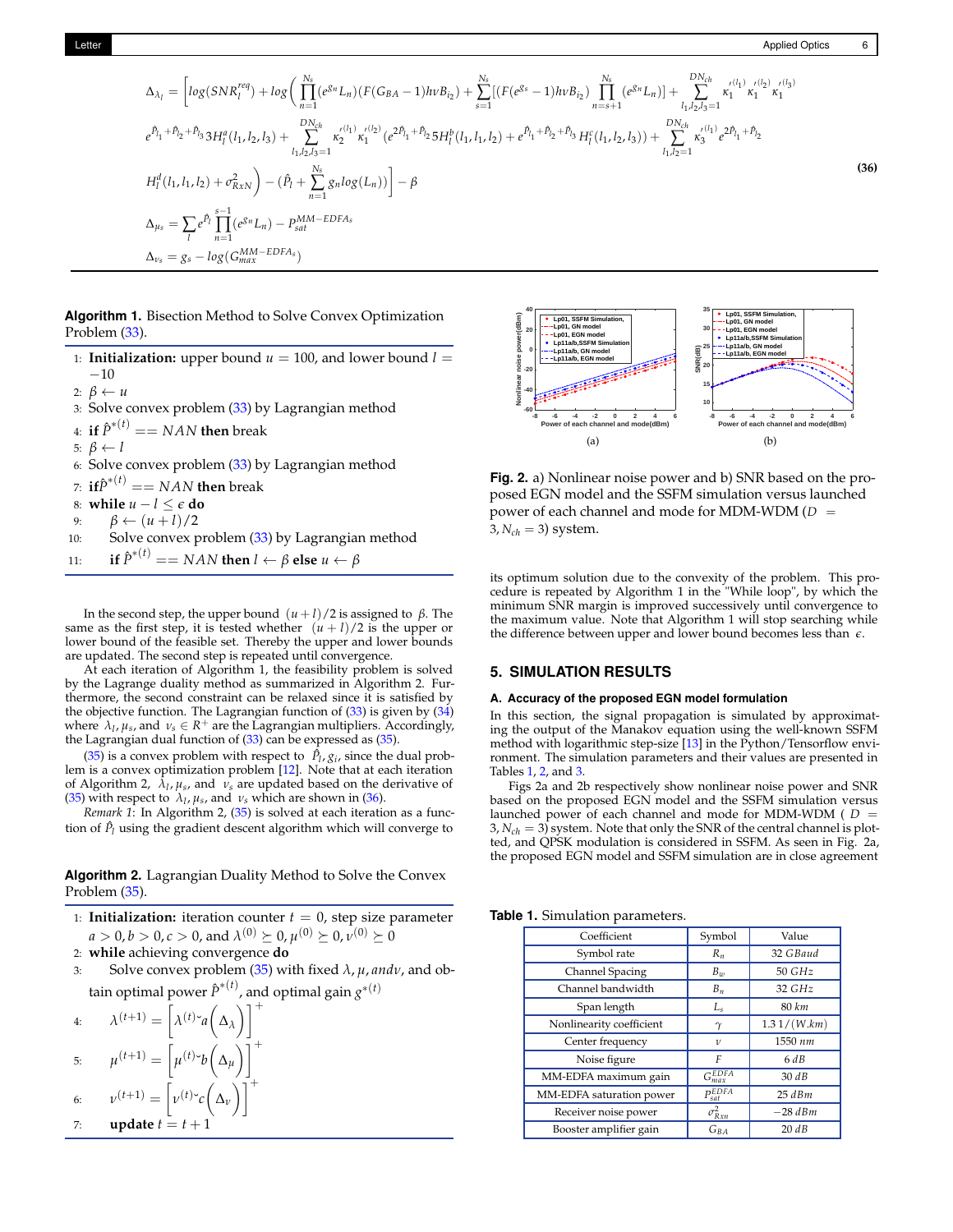

<span id="page-6-0"></span>**Table 2.** Nonlinear coupling coefficient (*fpq*) [\[4](#page-9-1)].

mq LP01 LP11a LP11b LP02 LP21a LP21b LP01 | 1 | 0.661 | 0.661 | 0.734 | 0.455 | 0.455 LP11a | 0.660 | 1.053 | 1.053 | 0.369 | 0.608 | 0.608 LP11b | 0.660 | 1.053 | 1.053 | 0.369 | 0.608 | 0.608 LP02 | 0.731 | 0.369 | 0.369 | 0.964 | 0.335 | 0.335 LP21a | 0.455 | 0.608 | 0.608 | 0.335 | 0.930 | 0.930 LP21b | 0.455 | 0.608 | 0.608 | 0.335 | 0.930 | 0.930

<span id="page-6-1"></span>

|                                                                                     | <b>Table 3.</b> Attenuation ( $\alpha_p$ (dB/km)), and dispersion terms |
|-------------------------------------------------------------------------------------|-------------------------------------------------------------------------|
| $(\beta_{1_n}(ns/km), \beta_{2_n}(ps^2/km), \text{and } \beta_{3_n}(ps^3/km))$ [4]. |                                                                         |

|                                     | LP01   | LP11a  | LP11b  | LP02   | LP <sub>21</sub> a | LP21b  |
|-------------------------------------|--------|--------|--------|--------|--------------------|--------|
| $\alpha_p$                          | 0.226  | 0.226  | 0.226  | 0.226  | 0.226              | 0.226  |
| $\beta_{1_{\cal D}}$                |        | 6.5    | 6.5    | 9.9    | 12                 | 12     |
| $\beta_{2p}$                        | 31.86  | 34.8   | 34.8   | 2.93   | 26.51              | 26.51  |
| $\beta_{3_{\scriptscriptstyle{v}}}$ | 0.1452 | 0.1452 | 0.1452 | 0.1452 | 0.1452             | 0.1452 |

<span id="page-6-2"></span>**Table 4.** Lightpath number propagated by each channel and mode.

| <b>SMF-WDM</b> |                | <b>MDM-single channel</b> |                |  |
|----------------|----------------|---------------------------|----------------|--|
| Channel        | lightpath#     | Mode                      | lightpath#     |  |
| 1, 2           | L1             | LP01                      | L1             |  |
| 3,4            | L <sub>2</sub> | Lp11a                     | L <sub>2</sub> |  |
| 5,6            | L <sub>3</sub> | Lp11b                     | L3             |  |
| 7,8            | I.4            | Lp02                      | I.4            |  |
| 9,10           | L5             | Lp21a                     | L5             |  |
| 11             | L6             | Lp21b                     | L6             |  |



**Fig. 3.** A 4-node linear network with 6 lightpaths.

**Fig. 4.** a) Channel power and b) SNR margin versus channel number, and c) MM-EDFA gain versus span number, for joint optimized power and gain allocation, optimized power allocation and best equal power allocation, considering SMF-WDM system.

in all power ranges. However, the GN model overestimates the nonlinear noise power of SSFM simulation with QPSK modulation, since the nonlinear noise power of the Gaussian constellation is higher than QPSK. As seen in Fig. 2b, a close agreement can be seen between the proposed EGN model, GN model, and SSFM simulation in the linear region, since the linear effects are dominant in this region. However, a fixed gap appears between the GN model with the proposed EGN mode and SSFM simulation in the nonlinear region.

## **B. Minimum SNR margin maximization**

In this section the joint optimized power and gain allocation is performed based on minimum SNR margin maximization. Three scenarios are considered including a) best equal power, b) optimized power, and c) joint optimized power and gain. In the first scenario, equal powers are considered for different channels and modes with equal MM-EDFA gain in all spans. It is worth mentioning that the MM-EDFA gain is equal to span loss. In the second scenario, different powers are allocated to different channels and modes with equal MM-EDFA gain in all spans. In the third case, allocated powers to each channel and mode are different. Moreover, the MM-EDFA gain for each span is optimized separately. The SMF-WDM ( $D = 1$ ,  $N_{ch} = 11$ ), and MDM-single channel (  $= 6$ ,  $N_{ch} = 1$ ) systems are considered [\[3](#page-9-0)], [\[8\]](#page-9-5).

The point-to-point links often have a homogeneous set where different channels/modes experience the same interacting channels/modes. However, in multi-node linear networks, channel/modes may propagate different distances thus accumulate different nonlinear noise, experience fragmentation/partial utilization thereby see different interacting channels/modes and observe different MM-EDFA gains. The 4-node linear network  $[15]$  with 6 lightpaths shown in Fig. 3 is considered in this paper for joint power and gain allocation. The lightpath number propagated by each channel and mode is presented in Table [4.](#page-6-2) Note that the BPSK modulation with 5.5 *dB* required SNR is considered [\[14\]](#page-9-12).

Figs 4a and 4b respectively depict channel power and SNR margin versus channel number, and Fig 4c shows MM-EDFA gain versus span number, for joint optimized power and gain allocation, optimized power allocation, and best equal power allocation, considering SMF-WDM system. The obtained minimum SNR margins are 14.89 *dB* for best equal power allocation, 15.89 *dB* for optimized power allocation, and 16.51 *dB* for joint optimized power and gain allocation. Therefore, the obtained improvements of joint optimized power and gain allocation over optimized power allocation and best equal power allocation are 0.62 and 1.62 *dB*, respectively. The joint power and amplifier gain allocation observes higher degrees of freedom and thus obtains more improvements over optimized power allocation and best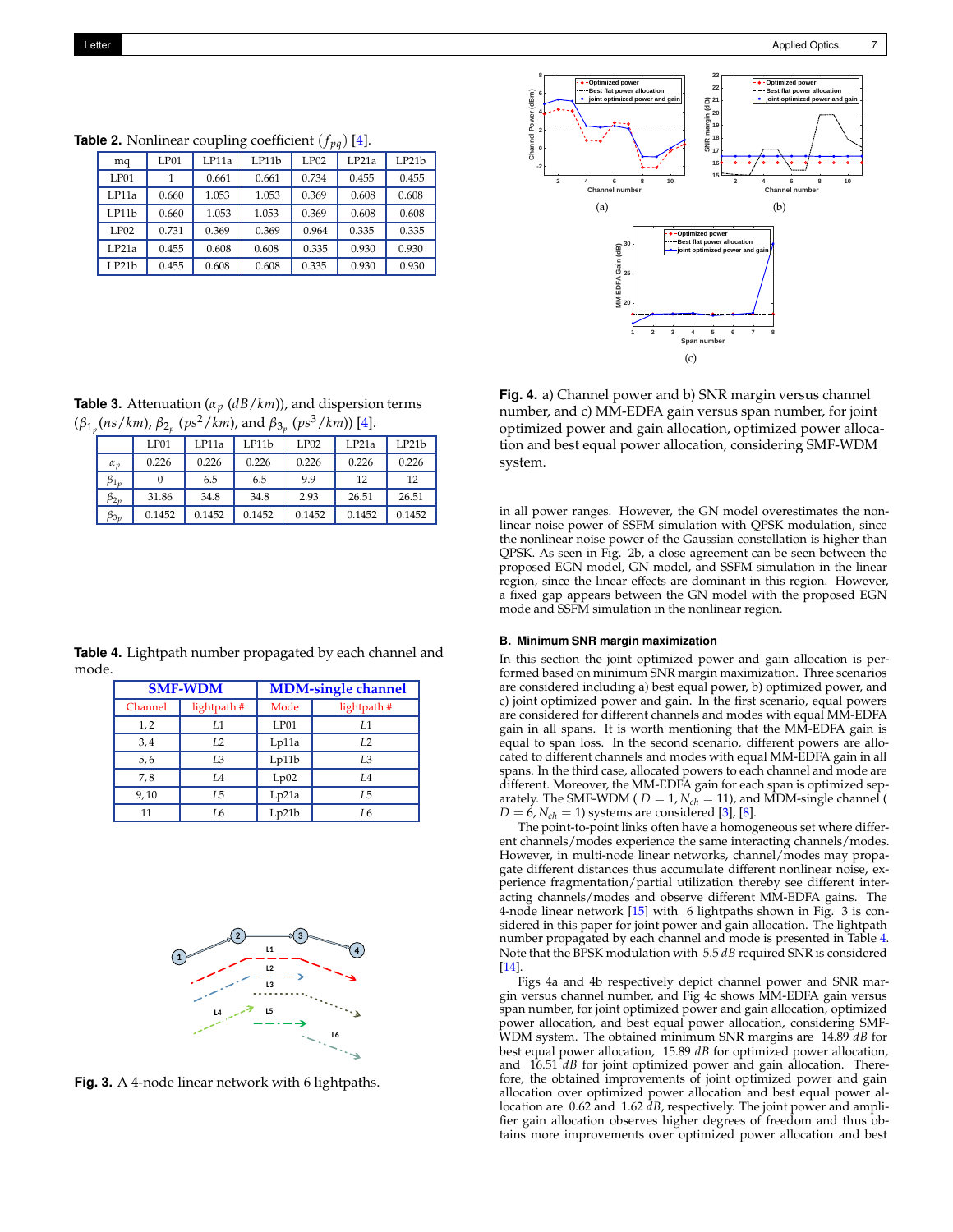

**Fig. 5.** a) Mode power and b) SNR margin versus mode number, and c) MM-EDFA gain versus span number, for joint optimized power and gain allocation, optimized power allocation and best equal power allocation considering MDM-single channel system.

equal power allocation. Central channel indices observe higher nonlinear noise (lower SNR margins). Therefore, they should be allocated higher power to have a reliable link. Moreover, propagating channels in longer lightpath should be allocated higher power, since the longer the lightpath propagated by a channel, the more ASE/nonlinear noise power is added to that channel. In joint optimized power and gain, the last MM-EDFA gain is set to its maximum possible value, this result can be deduced from SNR formulation where all terms except the receiver noise are scaled with *GN<sup>s</sup>* , and to minimize the contribution of the receiver noise term, the maximum possible value should be chosen for *GN<sup>s</sup>* . In joint optimized power and gain, the last MM-EDFA gain is set to its maximum possible value, this result can be deduced from SNR formulation where all terms except the receiver noise are scaled with  $G_{N_s}$ , and to minimize the contribution of the receiver noise term, the maximum possible value should be chosen for *GN<sup>s</sup>* .

Figs 5a and 5b respectively depict mode power and SNR margin versus mode number, and Fig 5c shows MM-EDFA gain versus span number, for joint optimized power and gain allocation, optimized power allocation, and best equal power allocation considering MDM-single channel system. The obtained minimum SNR margins are 15.63 *dB* for best equal power allocation, 16.74 *dB* for optimized power allocation, and 17.35 *dB* for joint optimized power and gain allocation. Therefore, the obtained improvements of joint optimized power and gain allocation over optimized power allocation and best equal power allocation are 0.61 and 1.72 *dB*, respectively. The main difference between different modes of the same channel is their spatial profiles. The LP11a/b mode has a larger spatial profile and therefore, a higher overlap with the other modes. Therefore, this mode has more nonlinear noise power and lower SNR margin. Accordingly, it should be allocated higher power than the other modes. Neither the allocated powers nor the MM-EDFA gains are not symmetric, since different modes have different nonlinear noise power which is not symmetric due to the nonlinear coupling.

# **6. CONCLUSION**

Achieving reliable communication over different channels and modes is one of the main goals in MDM-WDM networks, and is generally quantified through minimum SNR margin. In this paper, the EGN model formulation is derived for MDM-WDM systems for the first time and verified through SSFM simulations. Based on the proposed EGN model, the joint optimized power and MM-EDMA gain is proposed considering the minimum SNR margin maximization over different channels and modes in a multi-node linear network. It is shown that that the joint optimized power and MM-EDMA gain allocation results in min-

<span id="page-7-2"></span>**Table 5.** Valid combinations yielding non-zero  $E[\zeta^*_\textbf{k}\zeta_\textbf{m}\zeta_\textbf{n}\zeta_\textbf{i}\zeta^*_\textbf{j}\zeta^*_\textbf{o}].$ 

| $\overline{\mathbf{k}}^*$ | m       | n       |        | i*      | $\sigma^*$ |             |
|---------------------------|---------|---------|--------|---------|------------|-------------|
| $\star$                   | *       | $*$     | *      | $\ast$  | $\ast$     | HON         |
| $\frac{1}{26}$            | $\star$ | **      | $\ast$ | $\star$ | **         | FONa        |
| $*$                       | $\star$ | **      | *      | **      | $\ast$     | <b>FONa</b> |
| $\star$                   | $**$    | $\ast$  | $\ast$ | $\ast$  | **         | FONa        |
| $\ast$                    | **      | $\ast$  | $\ast$ | **      | $\ast$     | FONa        |
| $*$                       | *       | *       | $**$   | $\ast$  | **         | FONb        |
| $\star$                   | *       | $\ast$  | **     | **      | $\ast$     | FONb        |
| $**$                      | $*$     | **      | $\ast$ | $\star$ | $\star$    | FONc        |
| $**$                      | $\star$ | $\ast$  | **     | $\ast$  | $\ast$     | FONc        |
| **                        | $*$     | $\star$ | **     | $\star$ | $\ast$     | FONd        |
| $\star$                   | *       | $**$    | $^+$   | $^{+}$  | **         | GNa         |
| $\ast$                    | $\star$ | **      | $^{+}$ | **      | $^{+}$     | GNa         |
| $\star$                   | $**$    | $\ast$  | $^+$   | $^{+}$  | **         | GNa         |
| $\star$                   | **      | *       | $^{+}$ | **      | $^{+}$     | GNa         |
| $\ast$                    | $^{+}$  | **      | $\ast$ | $^{+}$  | **         | GNb         |
| $\ast$                    | $^{+}$  | **      | *      | **      |            | GNb         |

imum SNR margin improvement compared to optimized power allocation and the best equal power allocation. For instance, considering MDM-single channel and single mode fiber-WDM systems, joint power and gain optimization improves the minimum SNR margin 0.61 *dB* and 1.72 *dB* compared to optimized power allocation, respectively. Moreover, in these equations we have

# **APPENDIX A: THE NONLINEAR NOISE VARIANCE OF** *I*2**TH CHANNEL AND** *P***TH MODE**

The GN, FON, and HON terms in EGN model can be expressed as [\(37\)](#page-8-0),  $(38)$ , and  $(39)$ , respectively.

$$
\kappa_1 = \mu_2
$$
  
\n
$$
\kappa_2 = \mu_4 - 2\mu_2^2
$$
  
\n
$$
\kappa_3 = \mu_6 - 4\mu_4\mu_2 + 12\mu_2^3,
$$
  
\n
$$
\mu_n = E[|\zeta_{\mathbf{k}}|^n].
$$
\n(40)

Table [5](#page-7-2) shows valid combinations yielding non-zero  $E[\zeta_k^*\zeta_m\zeta_n\zeta_l^{\xi}\zeta_o^{\ast}]$  where FONb, FONc, and GNa are the removed terms from the EGN model formulation due to the CPE assumption.  $\int_{EGN}^{(i_3, odd)}(f) = \sigma_{EGN}^{(i_3, even)}(f)$ , and  $\sigma_{EGN}^{(p)}(f) = \sigma_{EGN}^{(i_3, odd)}(f) + \sigma_{EGN}^{(i_3, even)}(f)$ . Therefore, the GN, FON, and HON contributions of the nonlinear noise variance of *i*<sub>2</sub>th channel and *p*th mode can be written as [\(41\)](#page-8-3), [\(42\)](#page-8-4), and [\(43\)](#page-8-5), respectively.

The power spectral density of the optical launched signal can be written as  $\tilde{G}_{Tx}^{i_2,p}(f) = P_{i_2,p} g_{i_2,p}(f)$ . Accordingly, the GN, FON, and HON contributions of the nonlinear noise variance of *i*<sub>2</sub>th channel and *p*th mode can be expressed as  $(44)$ ,  $(45)$ , and  $(46)$ , respectively. Therefore, the nonlinear noise variance can be written as [\(47\)](#page-9-15).

## **APPENDIX B: CONVEXITY PROOF OF (33)**

The expression [\(48\)](#page-9-16) is convex in  $\hat{P}_l$ ,  $g_s$ , since  $log - sum - exp(x)$  is a convex function in  $x$ . The constraint function of  $(33)$  the summation of some convex functions, therefore, it is convex. The objective and constraint functions of  $(33)$  are convex, therefore,  $(33)$  is a convex optimization problem.

**Disclosures.** The authors declare no conflicts of interest.

## **REFERENCES**

- <span id="page-7-0"></span>1. F. M. Ferreira, C. S. Costa, S. Sygletos, A. D. Ellis, "Nonlinear performance of few-mode fiber links with intermediate coupling", *Journal of Lightwave Technology*, Vol. 37, No. 3, pp. 989-999, 2018.
- <span id="page-7-1"></span>2. C. Koebele, M. Salsi, L. Milord, R. Ryf, C. Bolle, P. Sillard, S. Bigo and G. Charlet , "40km transmission of five mode division multiplexed data streams at 100Gb/s with low MIMO-DSP complexity", in Proc. 37th Eur. Conf. Opt. Commun., pp.1-3, Sept. 2011.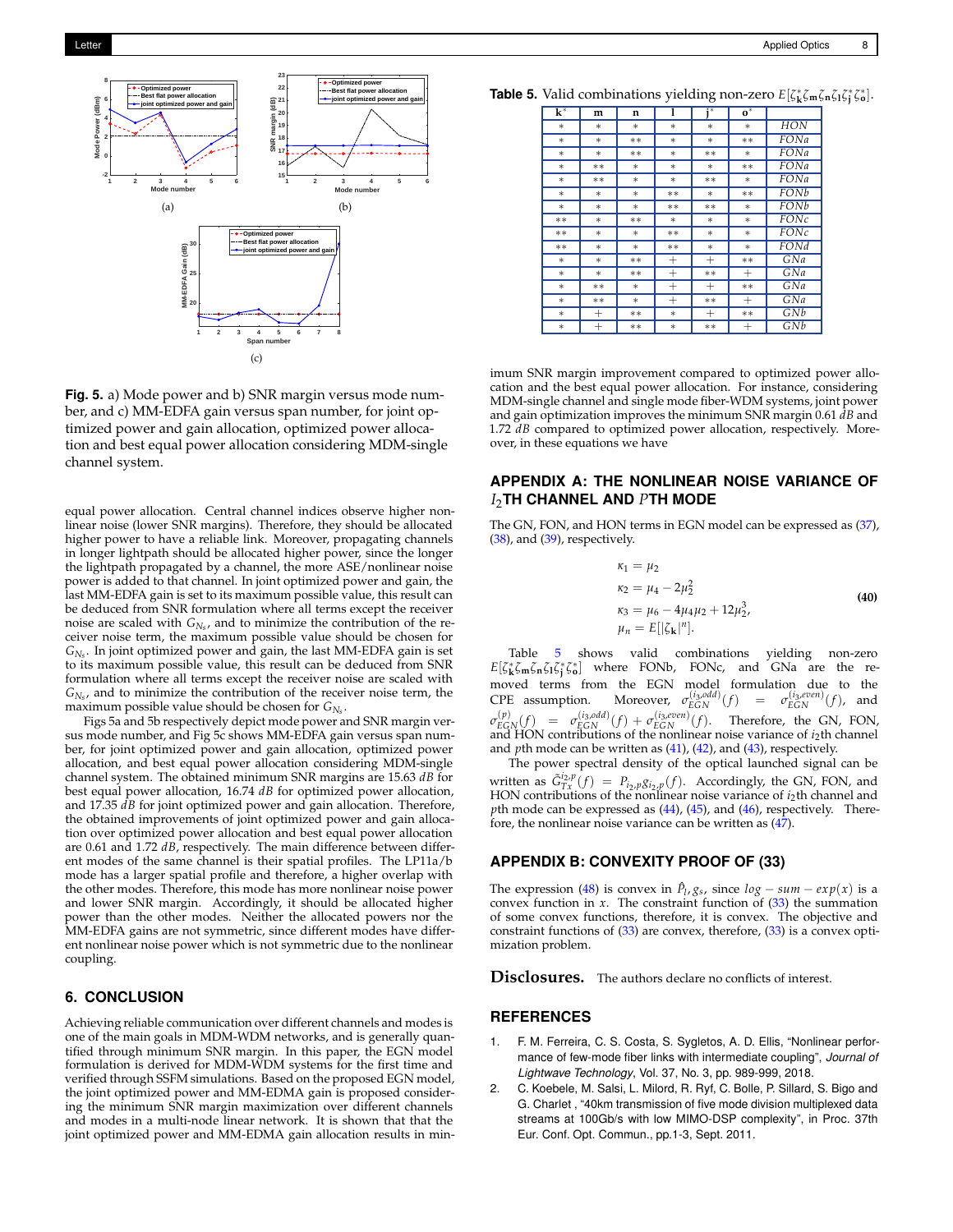**(37)**

<span id="page-8-0"></span>
$$
\sigma_{GN,i_{2},i_{3}}^{2} = \sum_{k,m,n} \kappa_{1}^{(k)} \kappa_{1}^{(m)} \kappa_{1}^{(n)} \left( \iiint_{-\infty}^{\infty} \langle \eta(f,f_{1},f_{2}) | \eta(f,f_{1},f_{2}) \rangle \tilde{W}_{1x}^{k*}(f+f_{1}+f_{2}) \tilde{W}_{1x}^{m}(f+f_{2}) g^{i*}(f) \tilde{W}_{1x}^{n}(f+f_{1}) \langle k_{3} | m_{3} \rangle \langle i_{3} | n_{3} \rangle \right)
$$
  
\n
$$
\tilde{W}_{1x}^{m*}(f+f_{2}) \tilde{W}_{1x}^{k}(f+f_{1}+f_{2}) \tilde{W}_{1x}^{m*}(f+f_{1}) g^{i}(f) \langle m_{3} | k_{3} \rangle \langle n_{3} | i_{3} \rangle d f_{1} d f_{2} df + \iiint_{-\infty}^{\infty} \langle \eta(f,f_{1},f_{2}) | \eta(f,f_{1},f_{2}) \rangle \tilde{W}_{1x}^{k*}(f+f_{1}+f_{2}) \tilde{W}_{1x}^{m}(f+f_{2})
$$
  
\n
$$
g^{i*}(f) \tilde{W}_{1x}^{n}(f+f_{1}) \langle k_{3} | m_{3} \rangle \langle i_{3} | n_{3} \rangle \langle i_{3} | n_{3} \rangle \tilde{W}_{1x}^{n*}(f+f_{2}) \tilde{W}_{1x}^{k*}(f+f_{1}+f_{2}) \tilde{W}_{1x}^{m*}(f+f_{1}) g^{i}(f) \langle n_{3} | k_{3} \rangle \langle m_{3} | i_{3} \rangle d f_{1} d f_{2} df \right) + \left( \iiint_{-\infty}^{\infty} \langle \eta(f,f_{1},f_{2}) | \eta(f,f_{1},f_{2}) \rangle \tilde{W}_{1x}^{k*}(f+f_{1}+f_{2}) \tilde{W}_{1x}^{m*}(f+f_{1}) g^{i}(f) \langle n_{3} | k_{3} \rangle \langle m_{3} | k_{3} \rangle \langle m_{3} | k_{3} \rangle d f_{1} d f_{2} df \right) + \left( \iiint_{-\infty}^{\infty} \langle \eta(f,f_{1},f_{2}) | \eta(f,f_{1},f_{2}) \rangle \tilde{W}_{1x}^{k
$$

<span id="page-8-1"></span>
$$
\sigma_{\text{FON},i_{2},i_{3}}^{2} = \sum_{k,m,n} \kappa_{2}^{(k)} \kappa_{1}^{(n)} \Bigg( \iiint_{-\infty}^{\infty} \langle \eta(f,f_{1},f_{2}) | \eta(f,f_{1},f_{2}) \rangle \Bigg| \tilde{W}_{1x}^{k*}(f+f_{1}+f_{2}) \tilde{W}_{1x}^{k}(f+f_{1}) \langle k_{3} | k_{3} \rangle \langle i_{3} | n_{3} \rangle \n+ \tilde{W}_{1x}^{k*}(f+f_{1}+f_{2}) \tilde{W}_{1x}^{n}(f+f_{1}) \langle k_{3} | n_{3} \rangle \langle i_{3} | n_{3} \rangle \Bigg|^{2} df_{1} df_{2} df + \iiint_{-\infty}^{\infty} \langle \eta(f,f_{1},f_{2}) | \eta(f,f_{1},f_{2}) \rangle \Bigg| \tilde{W}_{1x}^{n*}(f+f_{1}+f_{2}) \Bigg| \tilde{W}_{1x}^{n*}(f+f_{1}) \langle k_{3} | k_{3} \rangle \langle i_{3} | k_{3} \rangle \Bigg|^{2} df_{1} df_{2} df + \iiint_{-\infty}^{\infty} \langle \eta(f,f_{1},f_{2}) | \eta(f,f_{1},f_{2}) \rangle \Bigg| \tilde{W}_{1x}^{k*}(f+f_{1}) \langle k_{3} | k_{3} \rangle \langle i_{3} | k_{3} \rangle \langle i_{3} | k_{3} \rangle \Bigg|^{2} df_{1} df_{2} df \Bigg) + \Bigg[ \iiint_{-\infty}^{\infty} \langle \eta(f,f_{1},f_{2}) | \eta(f,f_{1},f_{2}) \rangle \tilde{W}_{1x}^{k*}(f+f_{1}) \langle k_{3} | k_{3} \rangle \langle i_{3} | k_{3} \rangle \langle i_{3} | k_{3} \rangle \Bigg|^{2} df_{1} df_{2} df + \iiint_{-\infty}^{\infty} \langle \eta(f,f_{1},f_{2}) | \eta(f,f_{1},f_{2}) \rangle \Bigg| \tilde{W}_{1x}^{k*}(f+f_{1}) \langle k_{3} | k_{3} \rangle \langle i_{3} | k_{3} \rangle \langle i_{3} | k_{3} \rangle \langle i_{3} | k_{3} \rangle \langle i_{3} | k_{3} \rangle \langle i_{3} | k_{3}
$$

<span id="page-8-2"></span>
$$
\sigma_{HON,i_2,i_3}^2 = \sum_{\mathbf{n}} \kappa_3^{(\mathbf{n})} \iiint_{-\infty}^{\infty} \langle \eta(f, f_1, f_2) | \eta(f, f_1, f_2) \rangle \left| \tilde{W}_{Tx}^{\mathbf{n}}(f + f_1 + f_2) \tilde{W}_{Tx}^{\mathbf{n}}(f + f_2) g^{\mathbf{i} *} (f) \tilde{W}_{Tx}^{\mathbf{n}}(f + f_1) \langle n_3 | n_3 \rangle \langle i_3 | n_3 \rangle \right|^2 df_1 df_2 df \tag{39}
$$

<span id="page-8-3"></span>
$$
\sigma_{GN,i_2,p}^2 = \sum_{q=1}^D 3 \sum_{k_2,m_2,n_2} \kappa_1^{(k_2)} \kappa_1^{(m_2)} \kappa_1^{(n_2)} \iiint_{-\infty}^{\infty} |\eta(f,f_1,f_2)|^2 \left( \tilde{G}_{Tx}^{m_2,q}(f+f_2) \tilde{G}_{Tx}^{k_2,q}(f+f_1+f_2) \tilde{G}_{Tx}^{n_2,p}(f+f_1) g^{i_2,p}(f) + \tilde{G}_{Tx}^{m_2,q}(f+f_2) \tilde{G}_{Tx}^{k_2,q}(f+f_1+f_2) \tilde{G}_{Tx}^{n_2,p}(f+f_1+f_2) \tilde{G}_{Tx}^{n_2,p}(f+f_1+f_2) \tilde{G}_{Tx}^{n_2,p}(f+f_1+f_2) \tilde{G}_{Tx}^{n_2,p}(f+f_1+f_2) \tilde{G}_{Tx}^{n_2,p}(f+f_1+f_2) \tilde{G}_{Tx}^{n_2,p}(f+f_1+f_2) \tilde{G}_{Tx}^{n_2,p}(f+f_1+f_2) \tilde{G}_{Tx}^{n_2,p}(f+f_1+f_2) \tilde{G}_{Tx}^{n_2,p}(f+f_1+f_2) \tilde{G}_{Tx}^{n_2,p}(f+f_1+f_2) \tilde{G}_{Tx}^{n_2,p}(f+f_1+f_2) \tilde{G}_{Tx}^{n_2,p}(f+f_1+f_2) \tilde{G}_{Tx}^{n_2,p}(f+f_1+f_2) \tilde{G}_{Tx}^{n_2,p}(f+f_1+f_2) \tilde{G}_{Tx}^{n_2,p}(f+f_1+f_2) \tilde{G}_{Tx}^{n_2,p}(f+f_1+f_2) \tilde{G}_{Tx}^{n_2,p}(f+f_1+f_2) \tilde{G}_{Tx}^{n_2,p}(f+f_1+f_2) \tilde{G}_{Tx}^{n_2,p}(f+f_1+f_2) \tilde{G}_{Tx}^{n_2,p}(f+f_1+f_2) \tilde{G}_{Tx}^{n_2,p}(f+f_1+f_2) \tilde{G}_{Tx}^{n_2,p}(f+f_1+f_2) \tilde{G}_{Tx}^{n_2,p}(f+f_1+f_2) \tilde{G}_{Tx}^{n_2,p}(f+f_1+f_2) \tilde{G}_{Tx}^{n_2,p}(f+f_1+f_2) \til
$$

<span id="page-8-4"></span>
$$
\sigma_{FON,i_2,p}^2 = \sum_{q=1}^D \sum_{k_2,n_2} \kappa_2^{(k_2)} \kappa_1^{(n_2)} \left( \iiint_{-\infty}^{\infty} |\eta(f,f_1,f_2)|^2 5 \tilde{G}_{Tx}^{k_2,q}(f+f_1+f_2) \tilde{G}_{Tx}^{k_2,q}(f+f_2) g^{i_2,p}(f) \tilde{G}_{Tx}^{n_2,p}(f+f_1) df_1 df_2 df + \iint_{-\infty}^{\infty} |\eta(f,f_1,f_2)|^2 \tilde{G}_{Tx}^{n_2,q}(f+f_1+f_2) \tilde{G}_{Tx}^{k_2,q}(f+f_2) g^{i_2,p}(f) \tilde{G}_{Tx}^{k_2,p}(f+f_1) df_1 df_2 df \right)
$$
\n(42)

<span id="page-8-5"></span>
$$
\sigma_{HON,i_2,p}^2 = \sum_{q=1}^D \sum_{n_2} \kappa_3^{(n_2)} \iiint_{-\infty}^{\infty} |\eta(f,f_1,f_2)|^2 \tilde{G}_{Tx}^{n_2,q}(f+f_1+f_2) \tilde{G}_{Tx}^{n_2,q}(f+f_2) g^{i_2,p}(f) \tilde{G}_{Tx}^{n_2,p}(f+f_1) df_1 df_2 df \tag{43}
$$

<span id="page-8-6"></span>
$$
\sigma_{GN,i_2,p}^2 = \sum_{q=1}^D 3/4 \sum_{k_2,m_2,n_2} \kappa_1^{(k_2)} \kappa_1^{(m_2)} \kappa_1^{(m_2)} \iiint_{-\infty}^{\infty} |\eta(f,f_1,f_2)|^2 \left( P_{k_2,q} P_{m_2,q} P_{n_2,p} g^{m_2,q}(f+f_2) g^{k_2,q}(f+f_1+f_2) \right)
$$
  

$$
g^{n_2,p}(f+f_1) g^{i_2,p}(f) + P_{k_2,q} P_{m_2,p} P_{n_2,q} g^{n_2,q}(f+f_2) g^{k_2,q}(f+f_1+f_2) g^{m_2,p}(f+f_1) g^{i_2,p}(f) \right) d f_1 d f_2 df
$$
\n
$$
(44)
$$